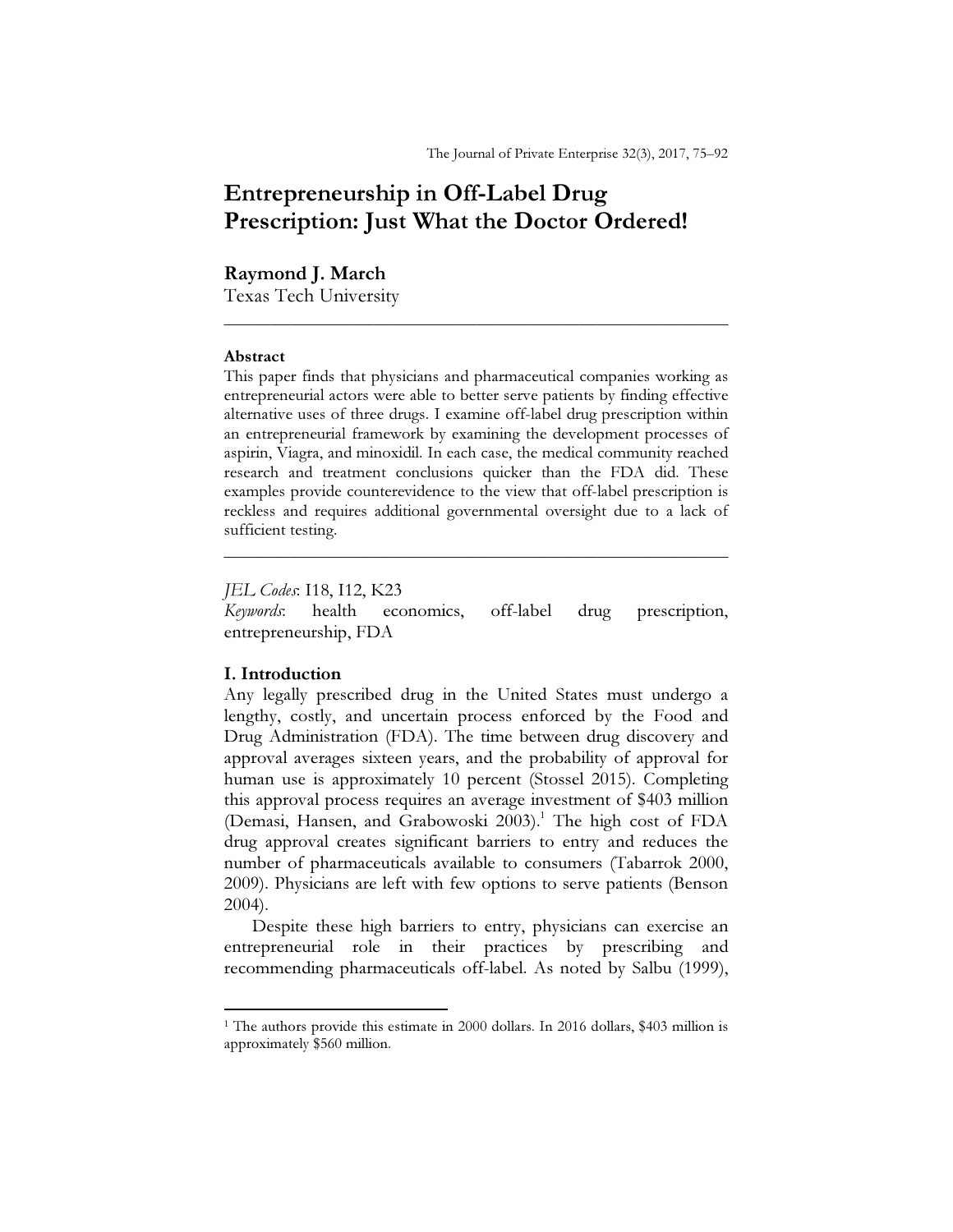the FDA's authority to regulate the pharmaceutical market only extends to *approval* for human use for a specific condition. The FDA does not have the authority to tell doctors what an approved drug can be prescribed or used for. Off-label prescription, by some estimates, accounts for 25 percent of all prescriptions, (Leibman 2003) but can be significantly higher for certain conditions.

Although off-label prescribing is common, many consumers, physicians, and other medical professionals believe that unregulated off-label prescription is reckless and requires additional FDA oversight (Stafford 2008; Dresser and Frader 2009; Buppert 2012; Howard and Copland 2013). A common assumption in proregulation literature is that prescribing pharmaceuticals outside of the FDA's scope of approved uses is unsafe and, because the evidence is insufficient to demonstrate safe use, prescribing for off-label uses is negligent. Despite a circuit court decision that promoting off-label uses of pharmaceuticals by manufacturers is protected under the First Amendment, $2$  the FDA has recently engaged in efforts to more narrowly construe the definition of "promotion." This effort results in less information available for physicians to find effective ways to treat patients.

Physician Randall Stafford believes off-label prescription needs greater FDA oversight. He writes, "Evidence regarding the efficacy and safety of off-label use is nearly always inferior to that required by the FDA in approving a product for its intended calculation" (2012, p. 291). Stafford concludes that the FDA may need to increase its mandate to monitor off-label drug prescription better. Radley, Finkelstien, and Stafford (2006) call for policy makers to "consider strategies for mandatory post-approval surveillance that focus on curtailing off-label practices" (p. 1026). Public opinion has demonized off-label prescription to an extent where, according to the Consumers Union, "Most of those [off-label uses] are for a use that lacks any evidence or rigorous study to back it up" (emphasis original)  $(2007,$ p. 1).

The critical question is, Who is better suited to find effective and safe alternative uses for existing drugs and who can find them promptly: the bureaucratic FDA or the entrepreneurial physicians and pharmaceutical companies? This paper holds that the entrepreneurial actions taken by physicians and pharmaceutical companies through the market in a comparatively less-regulated area

<sup>&</sup>lt;sup>2</sup> See United States v. Alfred Caronia.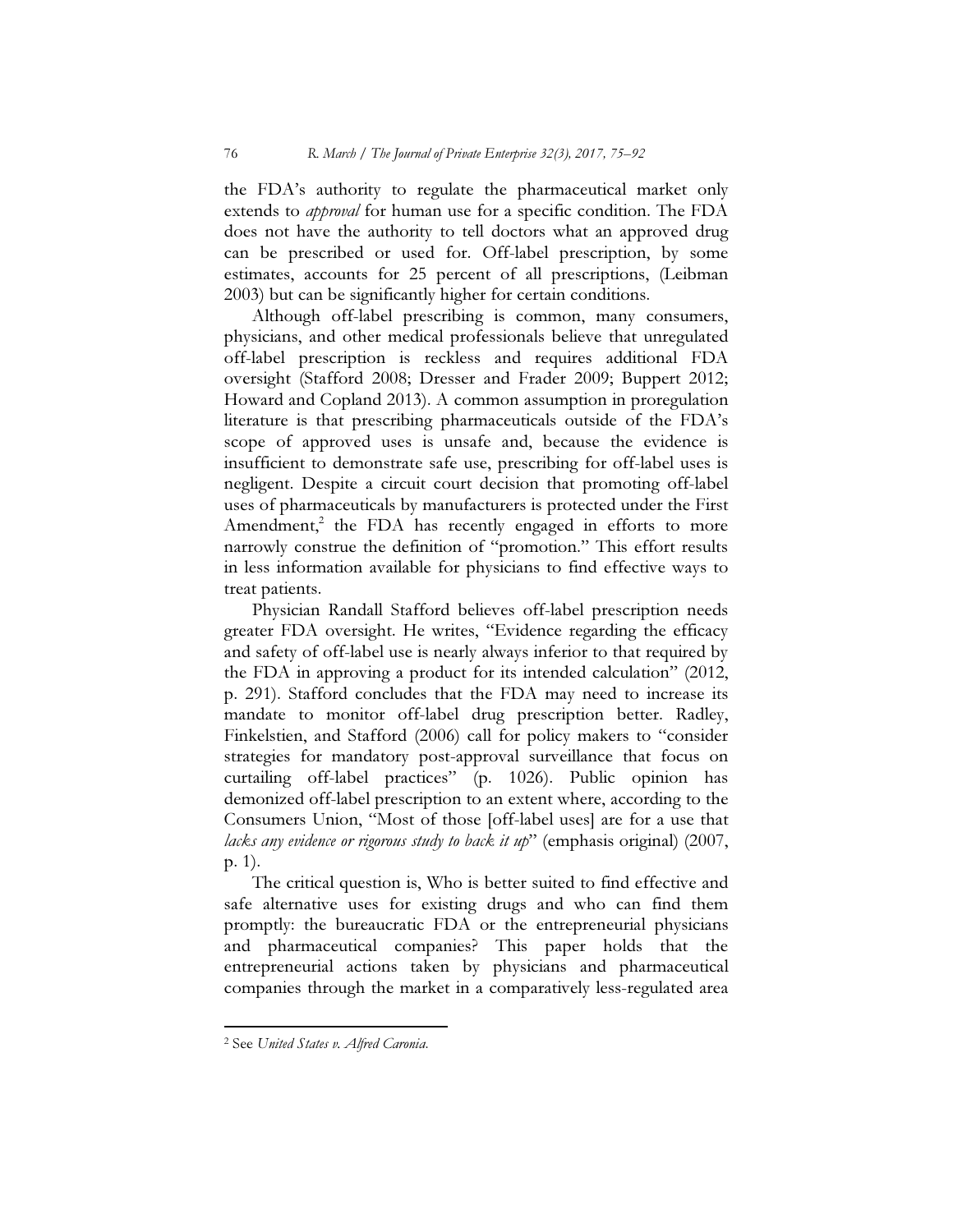of healthcare serve patients better, expand medical knowledge, and increase treatment options in a more effective manner than the FDA approval method does. To bolster this claim, this paper uses three case studies: the use of aspirin for cardiovascular health, the development of sexual pharmacology and Viagra, and the use of minoxidil to treat hair loss. In these case studies, physicians and pharmaceutical companies attained new medical knowledge and effectively treated patients by acting entrepreneurially through the market process. This entrepreneurship developed research and effective treatment more efficiently than the FDA's approval process did.

The next section examines the entrepreneurial framework for the off-label drug prescription market. The paper then uses this framework to examine each case study mentioned above. I conclude by examining the implications of the potential for entrepreneurial activity in the pharmaceutical market and by providing directions for future research.

## II. Off-Label Prescriptions, Entrepreneurship, and the Market **Process**

The entrepreneur serves as a unique economic actor who determines "what resources should be used, and/or what goods should be produced" (Kirzner 1963, p. 13). For an entrepreneur's product or service to remain on the market, it must provide a benefit that consumers consider greater than the price (Lewin 2015). The entrepreneur's ability to perform this role depends on the number of restrictions placed on using their means to create products and services to exchange with consumers (Kirzner 1978). When consumers and entrepreneurs engage in buying and selling, a market process develops where inefficient or ineffective uses of resources to produce products create losses, and those products that add value to customers' lives produce profits for the entrepreneur. Entrepreneurs seek profits through competition to provide the best product possible.

The profit-and-loss system plays an informational role, guiding entrepreneurs to distribute scarce resources to their highest desired uses (Hayek 1945; Mises 1952). Profits provide information that the consumer values the product, and losses provide information that the consumer values the product less than other products whose sales earned profits. Reducing the uncertainty of what consumers are willing to purchase requires constant discovery and innovation from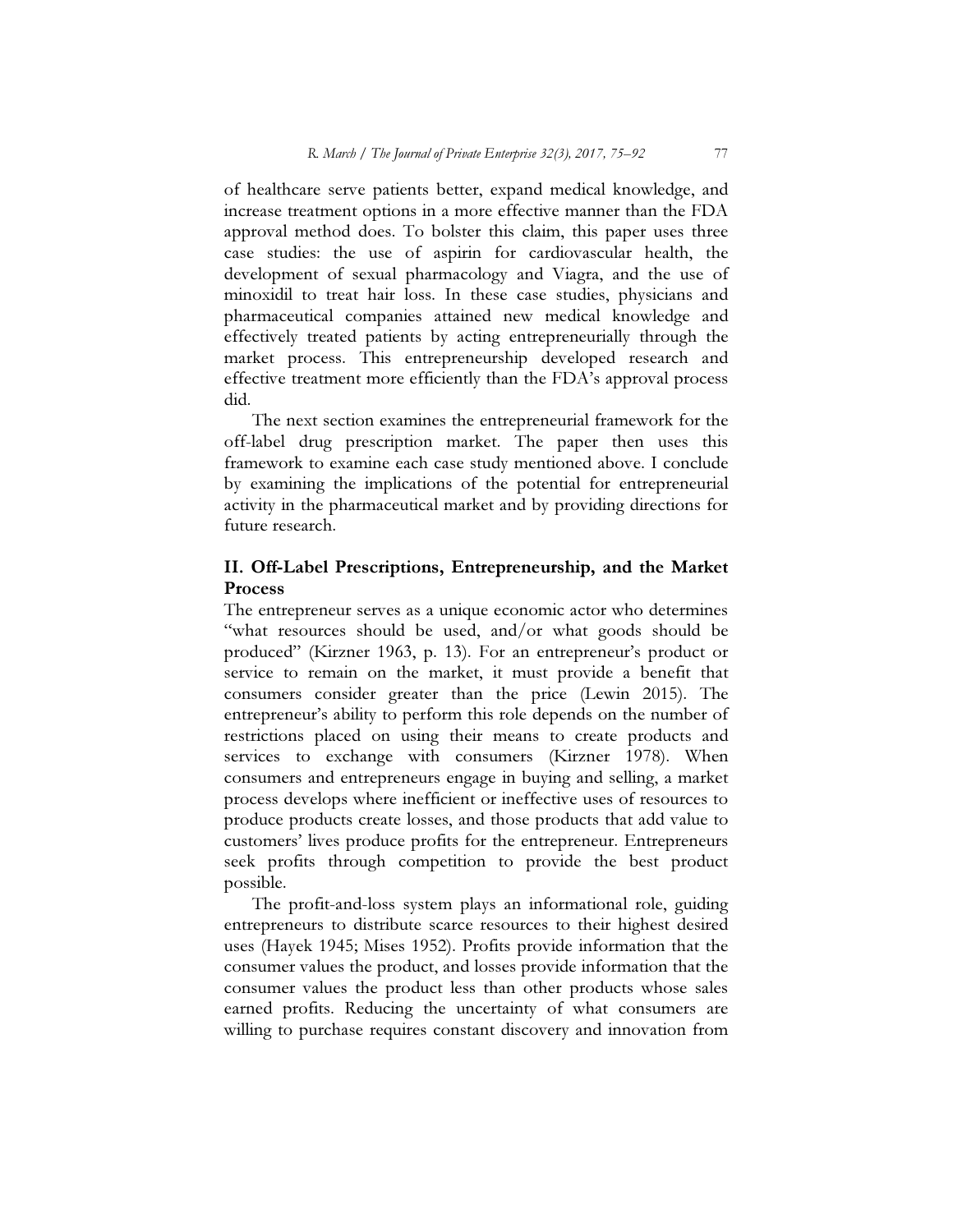entrepreneurs, with consumers determining which products are valued and should continue being produced (Mises 1949). Those entrepreneurs who earn profits do so by effectively competing against other entrepreneurs (Kirzner 1974).

Competition among physicians, according to Phelps (2010), can be categorized as competition for correctly diagnosing patients and providing effective treatments. When common treatment methods fail, or no common and consistent treatments exist, a physician must be alert to treatment options that other doctors may not be aware of to compete on the treatment margin. Physicians who are better able to accurately assess alternative uses of pharmaceuticals and effectively evaluate the risk of less-common treatment options are better able to serve patients.<sup>3</sup>

Despite operating in a highly regulated market, there is evidence that physicians act entrepreneurially. By empirically assessing the relationship between physician concentration and economic growth at the state level, Reilly and Santerre (2013) find evidence that physicians in general act in a profit-seeking manner (in contrast to a rent-seeking manner). Other evidence suggests that physicians are responsive to their patients' desires. Schaumans (2015) reports that general practitioners facing more competition prescribed more medication in order to satisfy patients' expectations. Austin and Baker (2015) find that higher concentrations of physician practices are associated with lower prices paid by their patients for various common procedures. McCarthy (1985) finds that the market for primary care physicians is "reasonably characterized by market competition" (p. 93). Similarly, Dunn and Shapiro (2015) find that a one-standard-deviation increase in cardiologist concentration is associated with a 5 percent increase in cardiologist service provision and fewer overall remissions.

A competitive environment in conjunction with limited restrictions on off-label prescribing allows physicians to allocate means to desired ends through finding alternative uses for resources (pharmaceuticals) that are most valued by consumers (patients). In short, when commonly used pharmaceuticals fail to treat the patients or when a commonly used pharmaceutical treatment is unavailable, the physician is performing the entrepreneurial act of determining what resources should be used to treat the patient.

<sup>&</sup>lt;sup>3</sup> This adjustment process pushes the market for treatment toward an equilibrium where existing pharmaceuticals are prescribed for their highest desired use. For a more detailed account of this process, see Boettke and D'Amico (2010).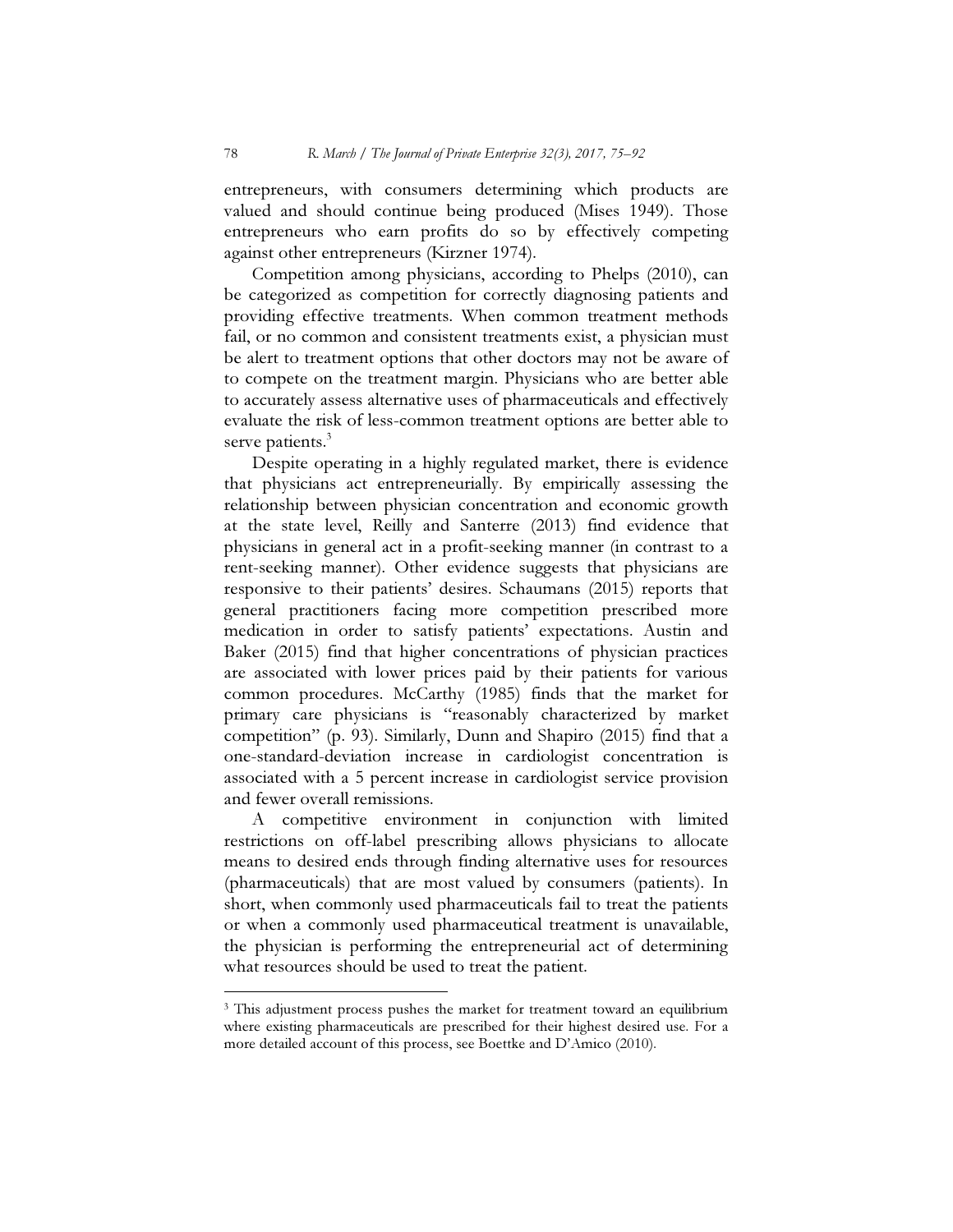Although the transaction costs of switching physicians can be significant, physicians' services are subject to the wishes of patients, who may decide to switch when they feel a physician's service was inadequate (Harris 2003; Tai-Seale and Pescosolido 2003; Fiscella et al. 2004). Patients may also review their physician online. These reviews, according to Segal (2012), can either "create significant reputational damage" or "help promote one's practice" (p. 341). As of 2012, over eighty websites exist where patients can review their physicians (Segal 2012), and an estimated 21 percent of patients read online reviews of physicians (Gay and Pho 2013). Given patients' heterogeneous expectations when obtaining medical services (Feldstein 1986), a physician's willingness to prescribe drugs off-label to provide treatment where typical treatment methods have failed could positively affect reputation and allow that physician to outcompete other physicians who are less willing to prescribe offlabel.

Pharmaceutical companies also serve an entrepreneurial role in the prescription drug market through researching and developing alternative uses of currently manufactured drugs. This process (often called drug repurposing or drug repositioning) allows pharmaceutical companies to economize on previous testing (Pollack 2014; Tobinick 2009) and tailor existing drugs to serve patients' needs better (Ashburn and Thor 2004). Expanding the serviceability of an already approved pharmaceutical allows companies to obtain more profits by extending their market to include additional customers (patients) with additional conditions or ailments. As noted by Ashburn and Thor (2004), the idea to repurpose pharmaceuticals can originate from fortuitous observation, keen insight, or technology platforms developed to determine available opportunities.

In the medical field, information generated by the market process is distributed in medical journals. According to Wittich, Burkle, and Lanier, (2012) "Reports on OLDU [off-label drug usage], particularly original observations, are not only tolerated by indexed medical journals but also may actually be encouraged" (p. 987). The information collected in these journals is so critical for physicians that "articles may not only become accepted for publication but may also get journal promotion (editorials and media promotion) reserved for the highest-priority articles" (p. 987). Although the complex payment system faced by physicians can lead to market distortions in the allocation of medical goods (Goodman 2012; McGuff and Murphy 2015), medical journals still provide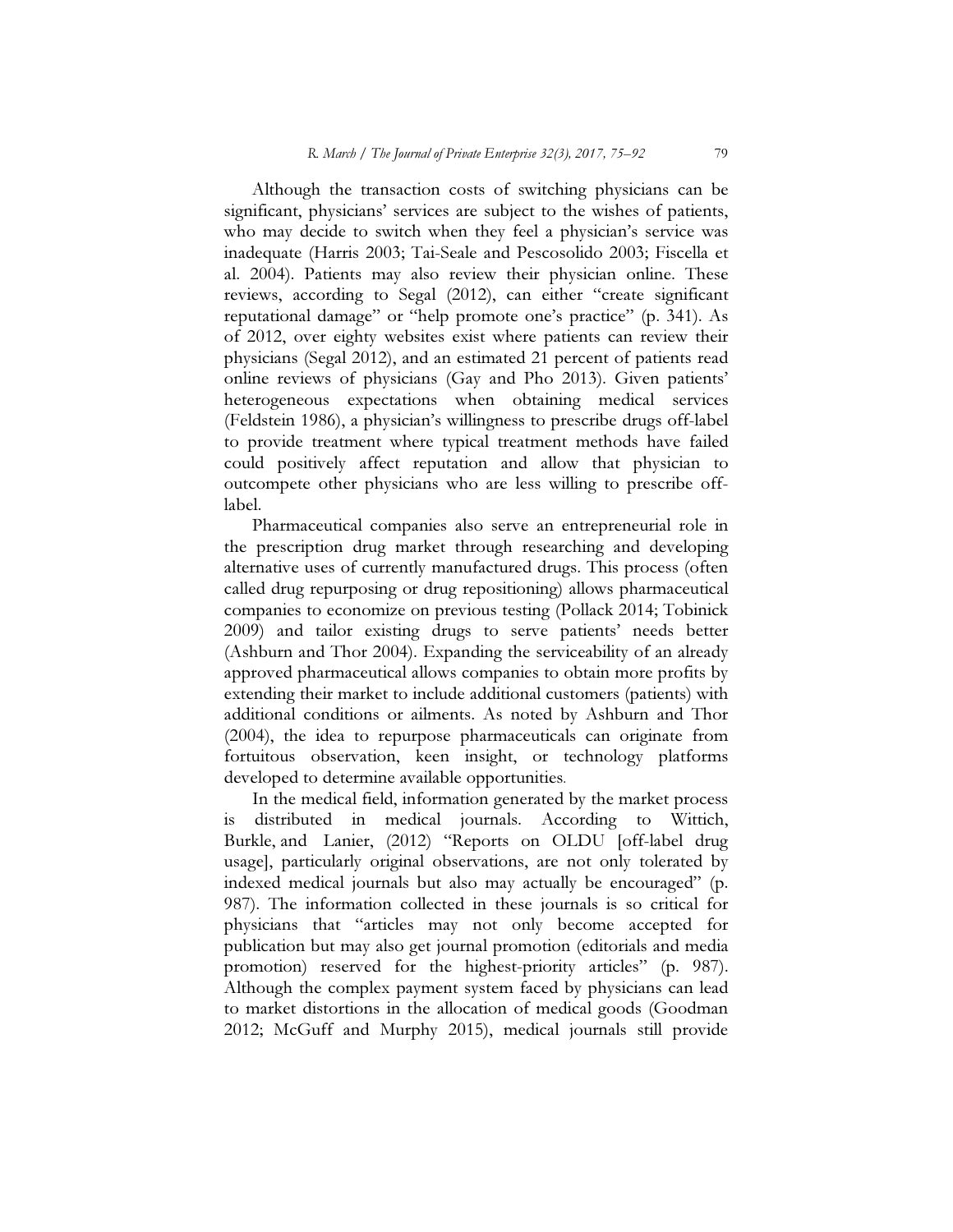physicians and pharmaceutical companies with information regarding how pharmaceuticals are effectively treating patients.<sup>4</sup>

### III. Aspirin and Cardiovascular Well-Being

Although historians believe that acetylsalicylic acid (aspirin in herbal form) was first used to alleviate pain as early as 1453 BC (Fuster and Sweeney 2011), the use of aspirin for other purposes is comparatively recent. As early as 1966, aspirin was called "the wonder drug that nobody understands" in the New York Times (Boehm 1966, p. 1). In the 1940s, physicians began theorizing that aspirin might be serviceable in cardiology when it was observed that children given aspirin-laced chewing gum after a tonsillectomy bled more than those who did not receive the gum. If aspirin caused bleeding, it could also prevent clotting, a common cause of heart attacks.

This hypothesis was originally put forth by physician Laurence Craven, who published two papers testing aspirin's ability to reduce heart attack risk. These papers contained the results of experiments conducted with overweight men ages 45 through 65 who elected to take a daily dose of aspirin to mitigate heart attack risk. In both experiments, no participants experienced a heart attack. Craven's work promoted the off-label use of aspirin by other physicians who "enjoyed similar successful results in the administration of aspirin for prevention of coronary thrombosis in their own practices" (Craven 1950, p. 48).

Despite evidence supporting Craven's hypothesis, aspirin's use to promote cardiovascular health was met with skepticism from some in the medical profession. As noted by Miner and Hoffhines, "Most of Craven's writing is speculative and descriptive, lacking any statistics or formal presentation of data" (2007, p. 182). Much of this

<sup>4</sup> Payment arrangements between pharmaceutical companies, health insurance companies, and physicians can complicate which pharmaceuticals are prescribed. FDA approval may also affect a physician's comfort with prescribing a pharmaceutical for a particular use. However, payment systems may also work to promote newly found uses for pharmaceuticals. For example, as part of its promotion strategy, Pfizer issued payments to physicians to act as consultants and deliver public lectures to promote the newly found treatment (Lexchin 2006). Although this type of interaction between physicians and pharmaceutical companies would likely concern those who believe that more regulation of off-label drug prescription is desirable, it is unlikely that these interactions would occur for pharmaceuticals with harmful side effects or spurious treatment results. These promotional efforts are costly and would likely lead to reputational damage or legal penalties for the manufacturer.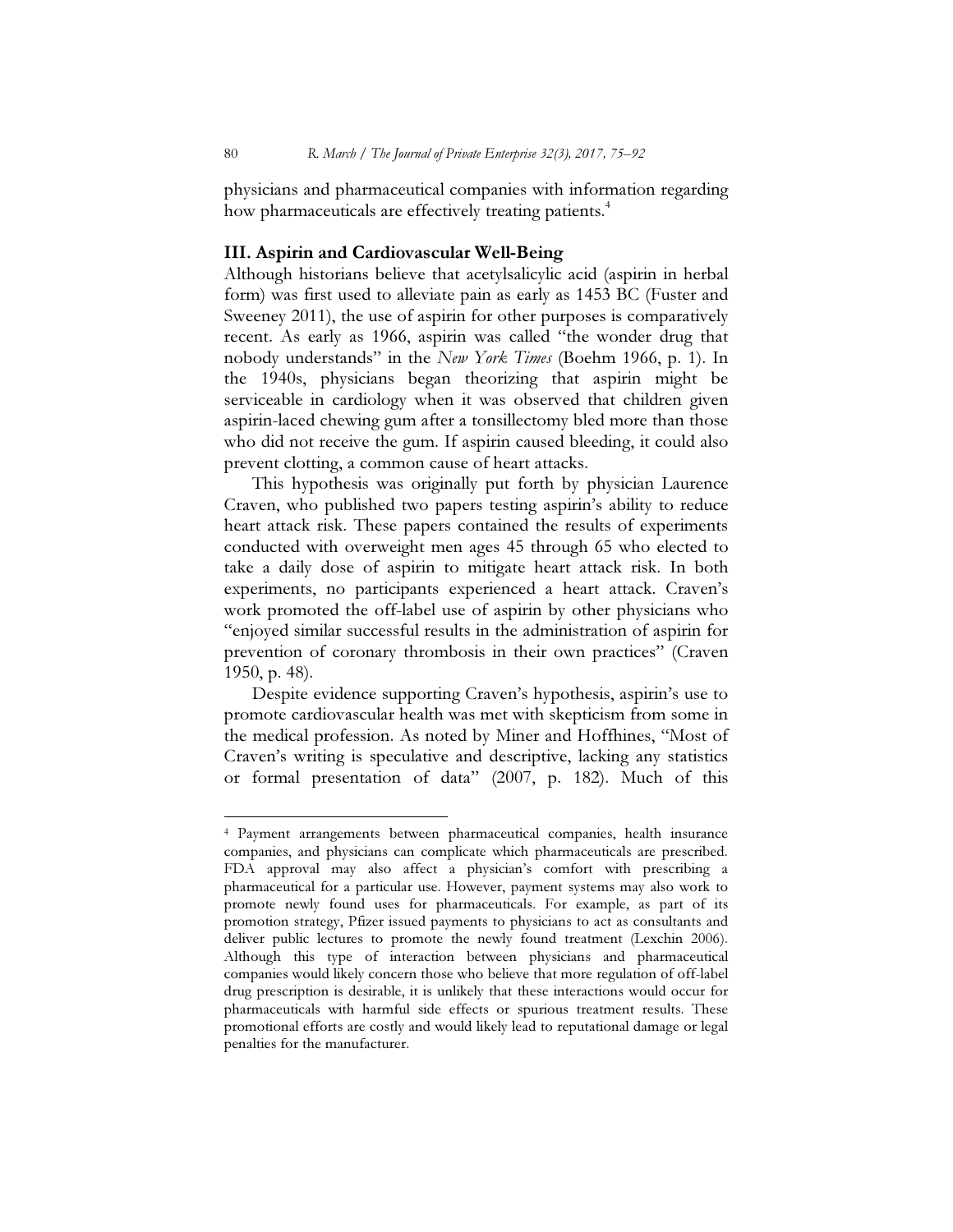skepticism and criticism was put to rest in the mid-1970s. In 1974, the Canadian Cooperative Study Group found that "aspirin reduced the risk of continuing ischemic attacks, stroke or death by 19 percent" and "also reduced risk for the 'harder,' more important events of stroke or death by 31 percent" (1978, p. 53). Further studies confirming aspirin's effectiveness in reducing blood clotting soon followed (Passamani 1980; Candelise et al. 1982).

The use of aspirin to prevent heart attacks and promote cardiovascular well-being would remain off-label until the FDA officially approved aspirin for a suspected myocardial infarction in 1996. This was approximately forty-six years after physicians began prescribing it for cardiovascular health. Despite physicians commonly recommending taking aspirin daily to prevent heart attacks or combat cardiovascular conditions, the FDA has still not approved aspirin for this use.

The absence of FDA approval has not deterred physicians from recommending aspirin's off-label use to prevent critical cardiovascular issues. Although taking aspirin daily could potentially have harmful side effects (Kormos 2013; Bundhun et al. 2016) and cardiovascular medication has improved since Craven's entrepreneurship, aspirin remains a commonly accepted treatment for a variety of cardiovascular conditions today. Dr. Carl Pepine, codirector of cardiovascular medicine at the University of Florida, estimated that approximately 10,000 deaths could be prevented a year by taking a daily dose of aspirin (Ross 1996). Dr. Deepak Bhatt, professor of medicine at Harvard University, espoused the views of many physicians when he said that barring special circumstances, "if somebody already has evidence of cardiovascular disease, there's no question they should be on an aspirin" (2012, p. 5).

Craven's work demonstrates the discovery process, which emerged as a result of experimenting based on knowledge developed from previous treatment. Other physicians were able to capitalize on this knowledge and offer effective treatment for their patients. The entrepreneurial actions of Craven and other physicians have helped countless individuals avoid or reduce the risk of a heart attack and combat other serious heart conditions.

### IV. Sexual Pharmacology and Viagra

According to the School of Public Health at the University of Wisconsin-Madison, nearly 60 percent of men in their sixties suffer from impotence (2016). Despite the frequency of impotence,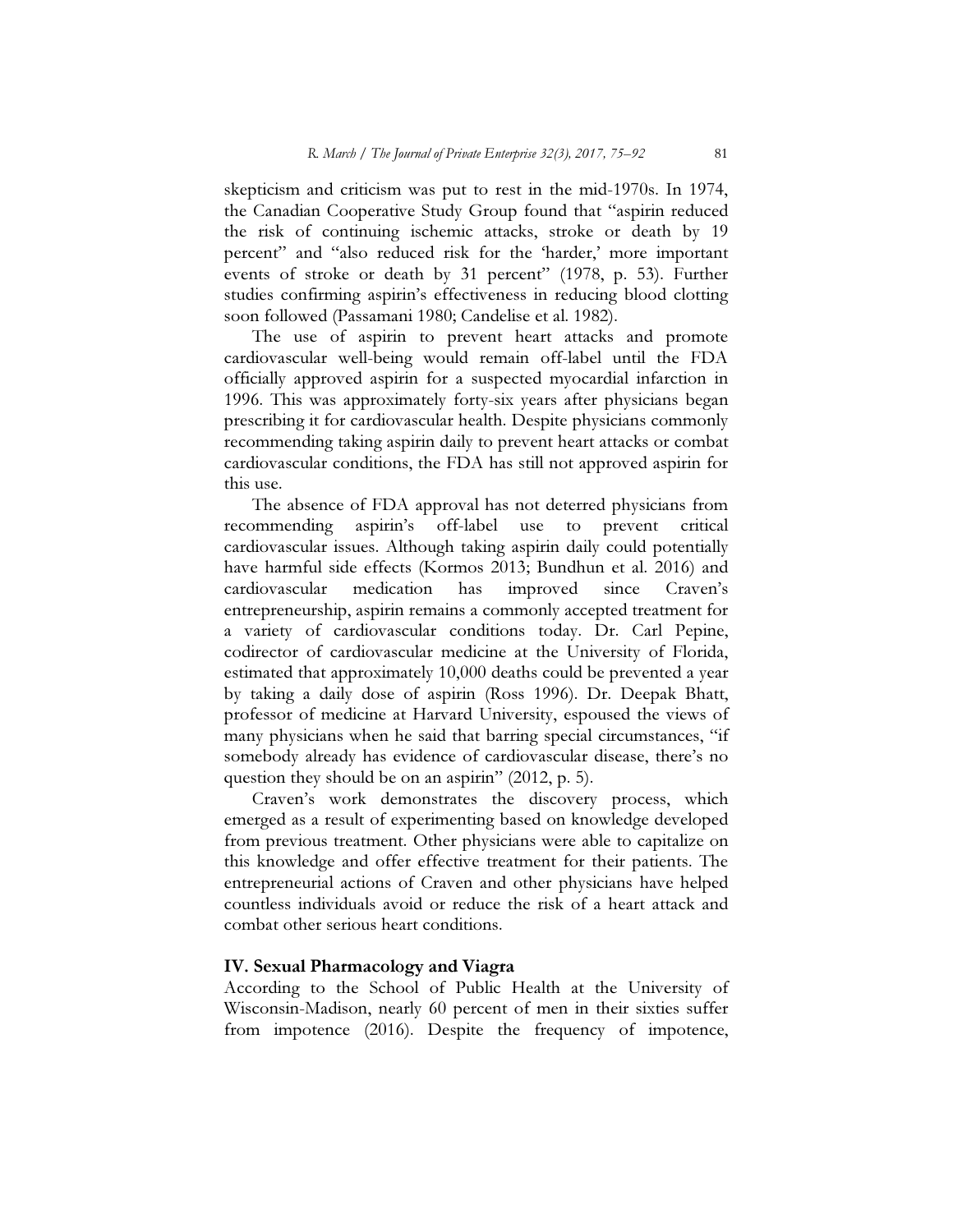treatment was historically overlooked by the medical community. The development of sexual pharmacology and the resulting creation of Viagra emerged from a market process in which physicians fundamentally changed the way impotence was medically understood and how to treat it.

The medical community began viewing sexual dysfunction as a condition requiring research in the late 1950s and early 1960s. At this time, sexual dysfunction, including impotence, was considered a psychological (in contrast to a physiological) issue. As a result, those suffering from sexual dysfunction were limited to psychoeducation and behavioral therapy for treatment (Tiefer 2006; Maggi et al. 2000). Unfortunately, little innovation or discovery was attempted to better serve patients with impotence. These treatments were the only ones available until the late  $1970s$  (Tiefer 2006).<sup>5</sup>

In 1978, entrepreneurial urologists met in New York City to discuss the physiology of an erection. The innovation and discovery that emerged from that meeting "became the turning point, changing forever the old, erroneous way of thinking of impotence as being exclusively a psychogenic [psychological] problem" (Wagner and Kaplan 1993, p. 22). Physicians accepted the challenge to change the understanding and treatment of impotence on a global scale. In 1982, the Society for Impotence Research formed to distribute information and research findings related to advancing this new theory. The organization quickly developed regional chapters in Europe, Asia, and Latin America and began publishing half a dozen specialized medical journals (Tiefer 2006).

Advances in medical research bolstered innovations in impotence treatment. By the mid-1980s, a small group of entrepreneurial urologists discovered drugs that produced erections. Wagner and Kaplan (1993) note that some of these injections "were well known, older compounds that had been registered and marketed for other purposes [making them off-label]" (p. 49). Wagner and Kaplan continue, "There appeared to be no hurry as the patents for these drugs were old and the size of the market was not known with any precision" (p. 49). The entrepreneurial alertness of these urologists created the nascent field of sexual pharmacology.

Tests for the injectable treatment primarily consisted of volunteers. However, physicians self-testing these serums were not unheard of (Tiefer 2006). In some cases, volunteers in clinical trials

<sup>&</sup>lt;sup>5</sup> The rare exception at this time was patients receiving penile prosthetics.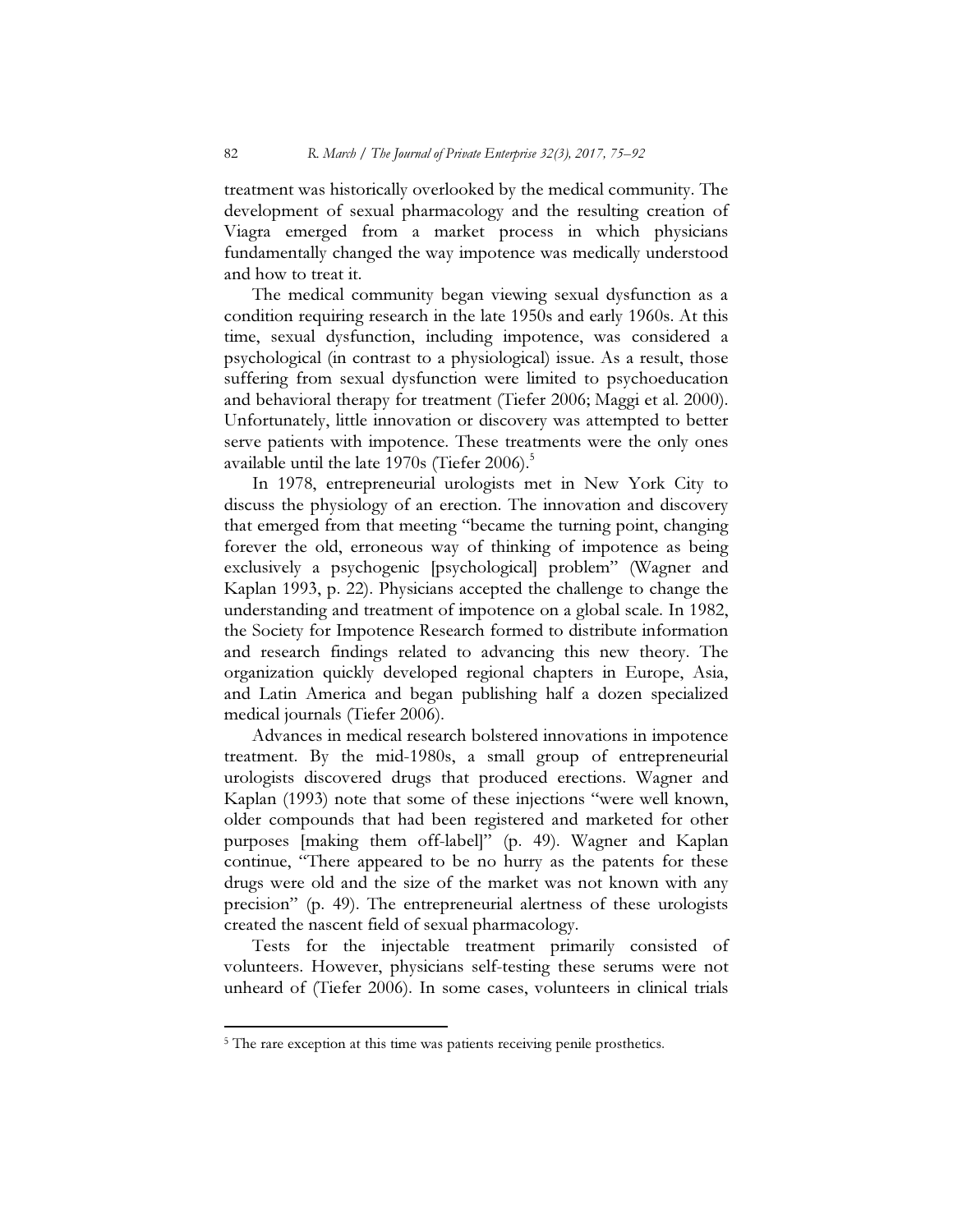gave injections to themselves over the course of months with few complications (Zorgniotti and Lefleur 1985). By the mid-1980s, ample evidence supported the effectiveness of solution injections to treat impotence (Virag et al. 1984; Virag 1985; Sidi et al. 1986). Soon, injection became a preferred method of treatment for patients with impotence. Despite its accepted effectiveness and commonality of usage, the FDA would not approve any injection serum for the treatment of impotence until 1995. Approval came approximately fifteen years after evidence from the medical community indicated that injectable treatment options were reliable and effective.

Although unintentional, in 1989, another key discovery drastically changed the market for impotence treatment. During the late 1980s, scientists Peter Dunn and Albert Wood began clinical trials for a hypertension drug called sildenafil citrate (what would become Viagra). During a testing phase involving older volunteers, the volunteers reported few beneficial effects on their blood pressure but noticeable increases in the duration and firmness of their erections. Pfizer, the producer of Viagra, "did not immediately realize they had a blockbuster on their hands, but when a member of the team read a report that identified PDE5 [an enzyme that can help procure erections] . . . a trial in impotent men was quickly set up" (Ashburn and Thor 2004, p. 676). Dunn and Wood's discovery would eventually introduce a new oral medication option to the market for impotence treatment. The FDA's approval of Viagra for impotence treatment would not occur for nearly ten years despite Viagra's standing as the most common method to treat impotence during this period.

The emergence of sexual pharmacology and the development of Viagra to treat impotence is another example of off-label prescription as a way entrepreneurial physicians (mostly urologists) and pharmaceutical companies discovered more effective ways to treat patients. This example began with physicians experimenting with an entirely different method of treatment. The discovery process of research developed within a network of entrepreneurial urologists led to experimenting by using off-label serums to treat impotence. The success of these experiments would help develop the market for impotence treatment and replace treatment options of lesser quality. Oral medication would eventually become the most common method for treating impotence with the development of Viagra by Pfizer, which acted entrepreneurially on the unintended findings of early clinical trials. The transformation from the medical community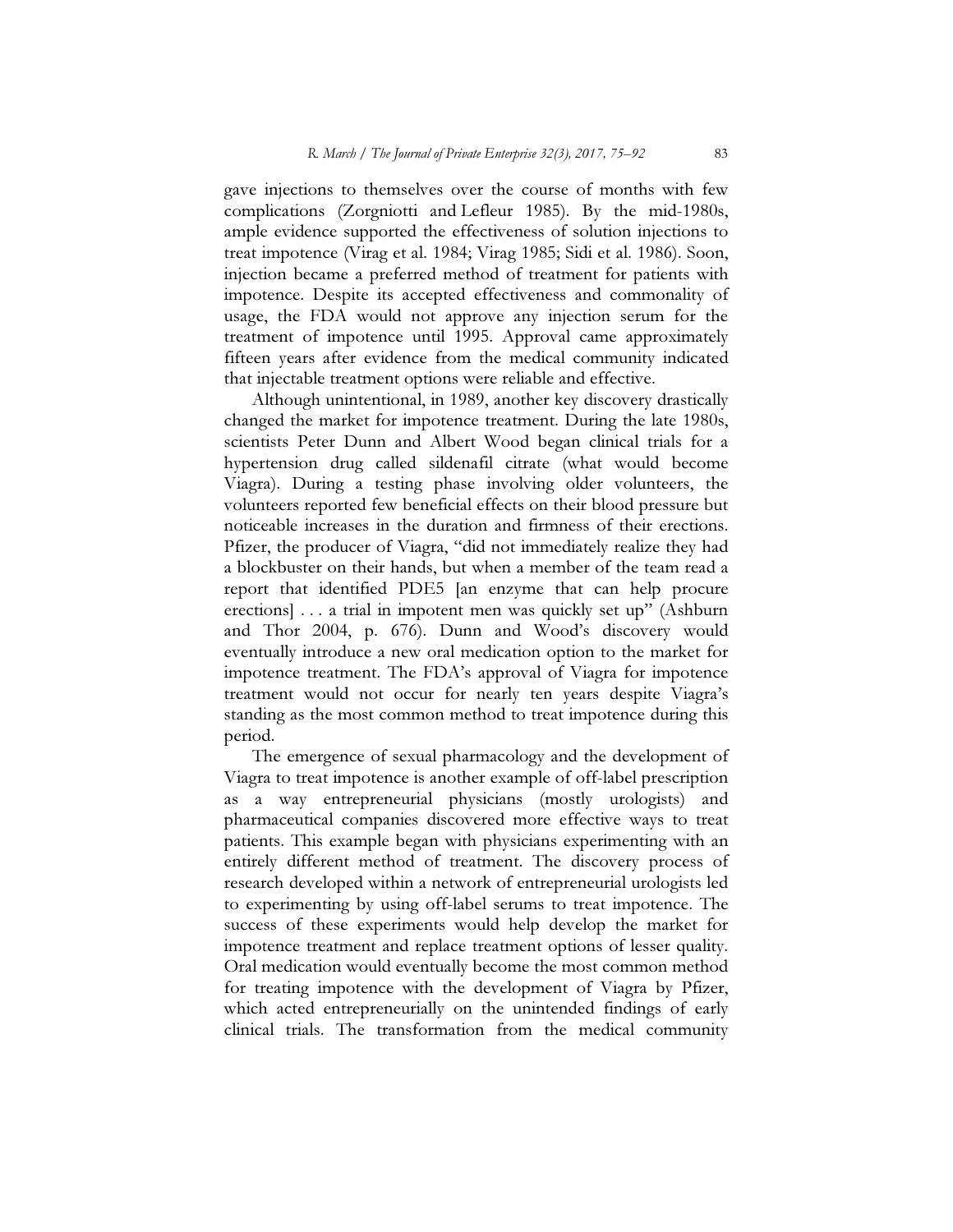condoning impotence to treating over 23 million Americans with Viagra is the result of a competitive market process.

## V. Minoxidil's "Harmless Side Effect"

The pharmaceutical company Upjohn first produced minoxidil in the late 1960s. Although Upjohn executives originally planned for minoxidil to treat respiratory issues, researchers quickly realized the drug's ability to combat hypertension during its animal testing phase. Additional evidence of minoxidil's ability to reduce blood pressure was procured from further animal testing in the late 1960s. By 1971, testing on humans began (Zins 1988). Another inadvertent discovery was made during these clinical trials.

To the surprise of volunteers and researchers, minoxidil both reduced blood pressure and stimulated hair growth in areas where a topical solution was applied. Upjohn executives dismissed the unexpected and unintended hair growth as "a harmless side effect" (Bryan 2011, p. 1), and additional studies were conducted to demonstrate minoxidil's ability to combat hypertension (Nawar et al. 1977; Watkins et al. 1979). The FDA approved minoxidil under the name Loniten in 1979.

While minoxidil provided effective treatment for hypertension, news and excitement of its "harmless side effect" quickly spread. An article featured in the prestigious New England Journal of Medicine (Zappacosta 1980) highlighted minoxidil's ability to stimulate hair growth. This discovery led to further and more rigorous tests to determine how effectively minoxidil could combat the effects of hair loss and male pattern baldness.

At this time, the market for the treatment of hair loss (specifically male pattern baldness) was largely unexplored. Anthony Chu, professor of dermatology at Buckingham University in the United Kingdom, described the market for the treatment for male pattern baldness as "a wasteland, with predatory clinics [offering] spurious remedies to vulnerable men at considerable costs" (Bryan 2011, p. 3). As a result, men afflicted with male pattern baldness "were prepared to try anything to make their hair grow back," including "standing on their heads to stimulate blood flow to the scalp" (Bryan 2011). The market for hair restoration was a grand opportunity for physicians and pharmaceutical companies to fill the needs of balding consumers. Upjohn understood that "if it did not develop minoxidil as a hairrestorer, someone else would" (Bryan 2011).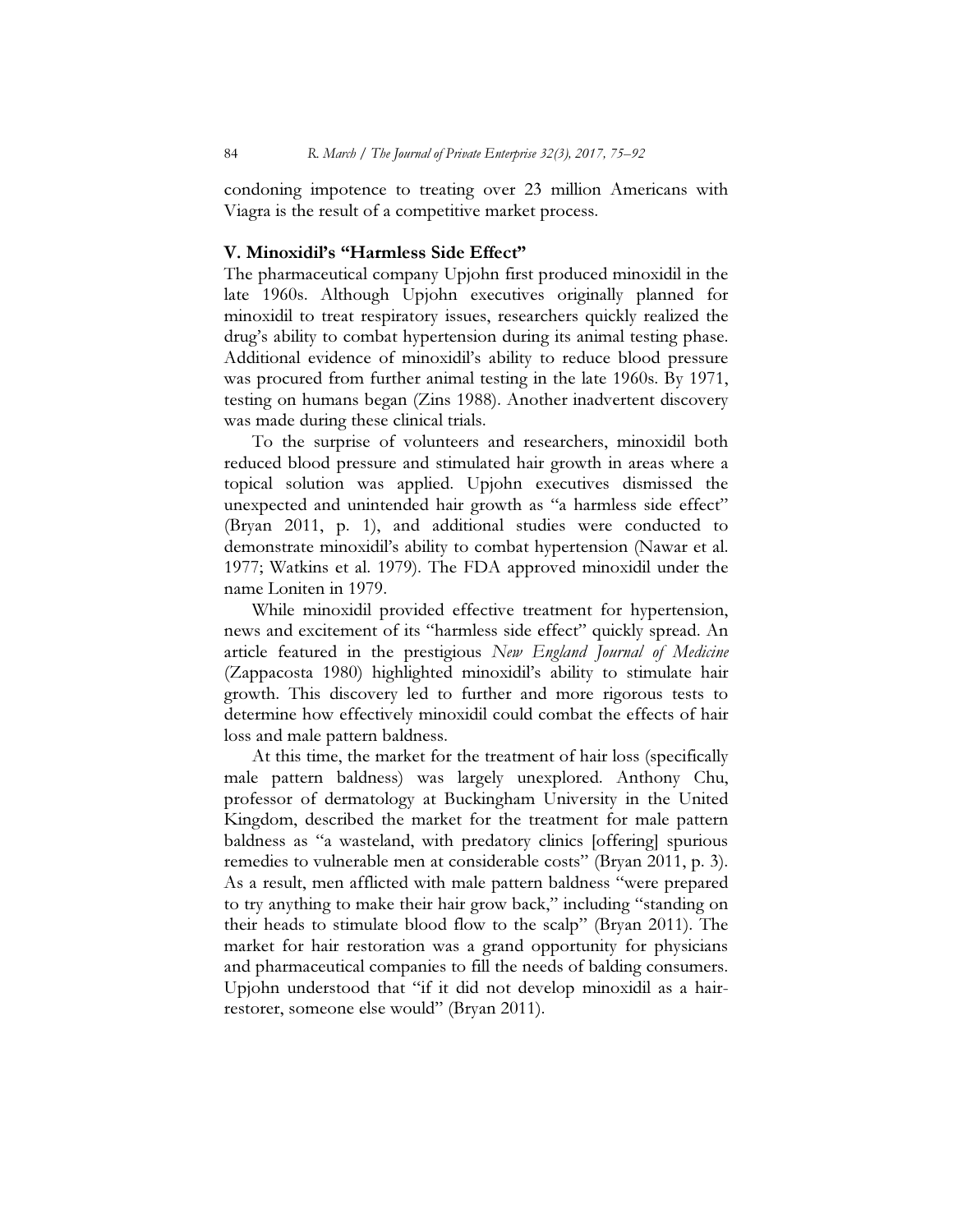Scientific studies of minoxidil's effectiveness in the treatment of hair growth swiftly became part of the medical literature. In the 1980s, topical minoxidil was shown to increase terminal hair growth in early male pattern baldness in 1 percent (Fenton and Wilkinson 1983), 2 percent, and 3 percent solutions (Olsen et al. 1985). Minoxidil was also shown to be effective in treating the difficult case of hereditary male pattern baldness (De Villez 1985; Savin 1987) and maintained signs of effective treatment nearly five years after a clinical trial (Olsen et al. 1990). These studies were conducted with willing volunteers who "inundated" Upjohn's headquarters hoping to participate in a hair loss trail (Bryan 2011). By 1986, British dermatologist Rodney Dawber noted, "Owing to the proliferation of articles and programmes on the subject by the media, many patients have attended their general practitioners and dermatology clinics asking for information, and often demanding topical minoxidil whatever the potential adverse consequences" (1986, p. 201).

Patients were serviced by entrepreneurial physicians much more swiftly than they were by the FDA, which would finally approve minoxidil oral tablets for the treatment of male pattern baldness in 1987. The topical 2 percent solution of minoxidil, known by its more familiar name Rogaine, was approved in 1988, eight years after its ability to effectively treat hair loss was highlighted in the New England Journal of Medicine. Currently, minoxidil is one of only two drugs approved by the FDA to treat male pattern baldness. Minoxidil has also been effective in treating female pattern hair loss (Hoedemaker, van Egmond, and Sinclair 2007; Blume-Peytavi et al. 2007).

Physicians and drug manufacturers exercising an entrepreneurial role in using minoxidil to combat hair loss serviced a market in which reliable treatment was previously unavailable. The testing and repositioning of minoxidil illustrates pharmaceutical companies acting to fill the needs of patients. Minoxidil is also an example of knowledge and medical discovery obtained through the market process outpacing FDA approval. Zins (1988, p. 132) summarizes the story of minoxidil:

This, together with a more stringent surveillance by government regulatory agencies, has increased the time required to develop a newly discovered entity from a few years in the 1950s and early 1960s to as much as 10–12 years at the present time [Zins was writing in 1988]. In cases where serendipitous discovery of new opportunities results in added dimensions for pursuit, the time required is even greater. The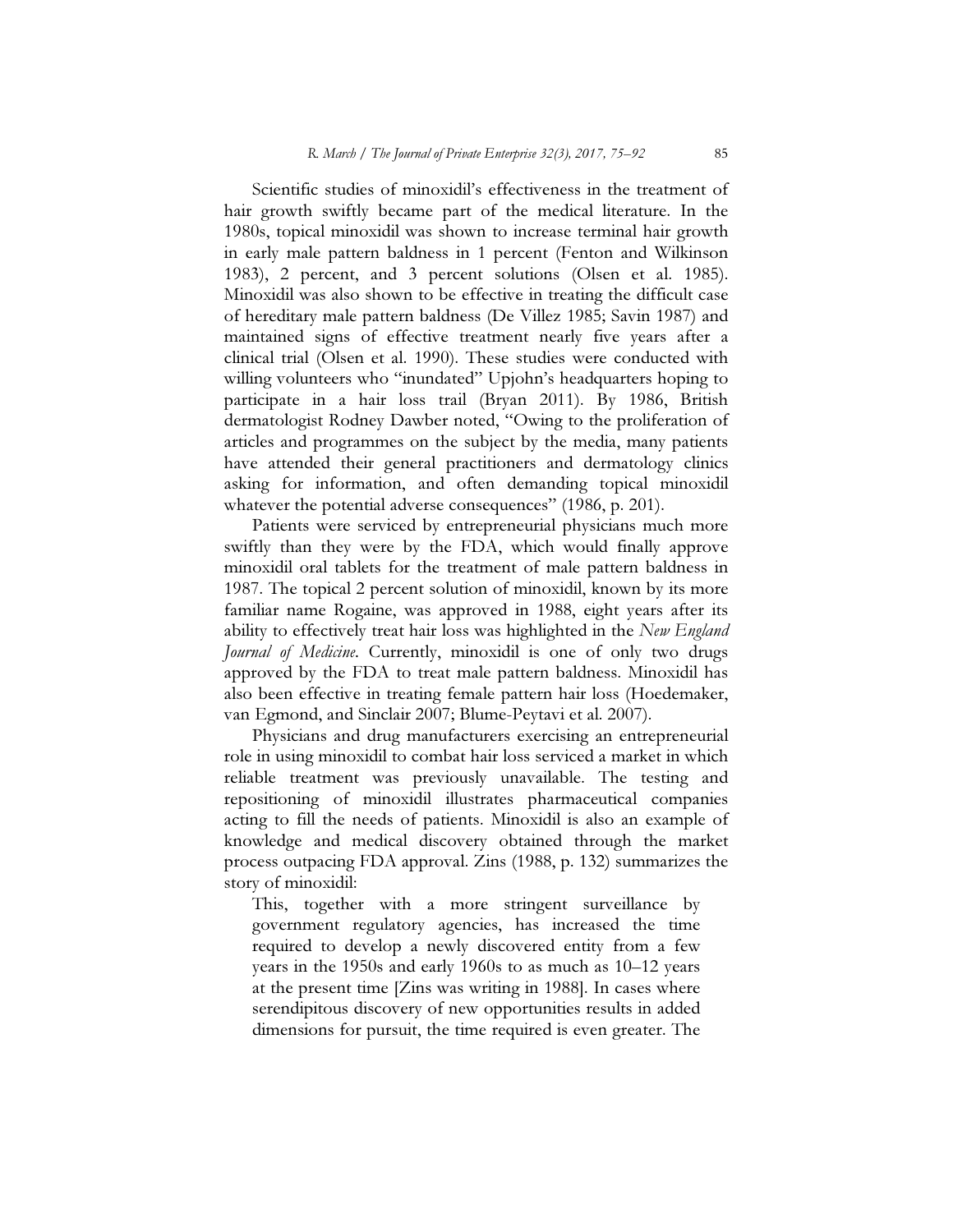development of minoxidil as an agent to reverse androgenetic alopecia [pattern baldness], now being concluded *after 27 years*, characterizes this more elaborate process. (emphasis added)

A condition as common as male pattern baldness provides a large market for treatment options. The chemists of Upjohn and the entrepreneurial dermatologists of the '70s and '80s provided this treatment option while, as history would predict, the FDA was a distant second to the medical community in recognizing beneficial alternative uses of pharmaceuticals.

### VI. Conclusion

Although the pharmaceutical market faces steep barriers to entry, physicians can exercise an entrepreneurial role in the medical field through prescribing and recommending approved medications for uses that are not approved. The freedom of physicians to prescribe medication off-label allows for an economic environment where physicians compete to offer the best treatment available to the patients they serve. Similarly, pharmaceutical companies act entrepreneurially when they compete to find effective alternative uses for approved pharmaceuticals. This competition in creating or offering the best product for the consumer is the embodiment of the discovery that occurs in the market process.

Aspirin's impact on cardiovascular well-being, Viagra's ability to provide a simpler treatment option for impotence, and minoxidil's unexpected capacity to treat hair loss are three cases where physicians' and pharmaceutical companies' alertness to patient need provided more effective and desirable treatments than those previously available. The knowledge generated through this market process also provided products and information in a timelier manner than the FDA approval process could. It is critical to note that these case studies are not unique. Additional examples of commonly accepted off-label uses of pharmaceuticals are provided in table 1.

Those who hold that drugs are prescribed off-label without sufficient evidence or that they require additional governmental oversight may not recognize the ability of the market process to guide physicians and pharmaceutical companies to find effective and safe alternative uses of pharmaceuticals. With the quality and duration of life dependent on physicians' ability to treat ailments, conditions, and disorders, it is critically important to gain a more thorough understanding of the merits of off-label drug use.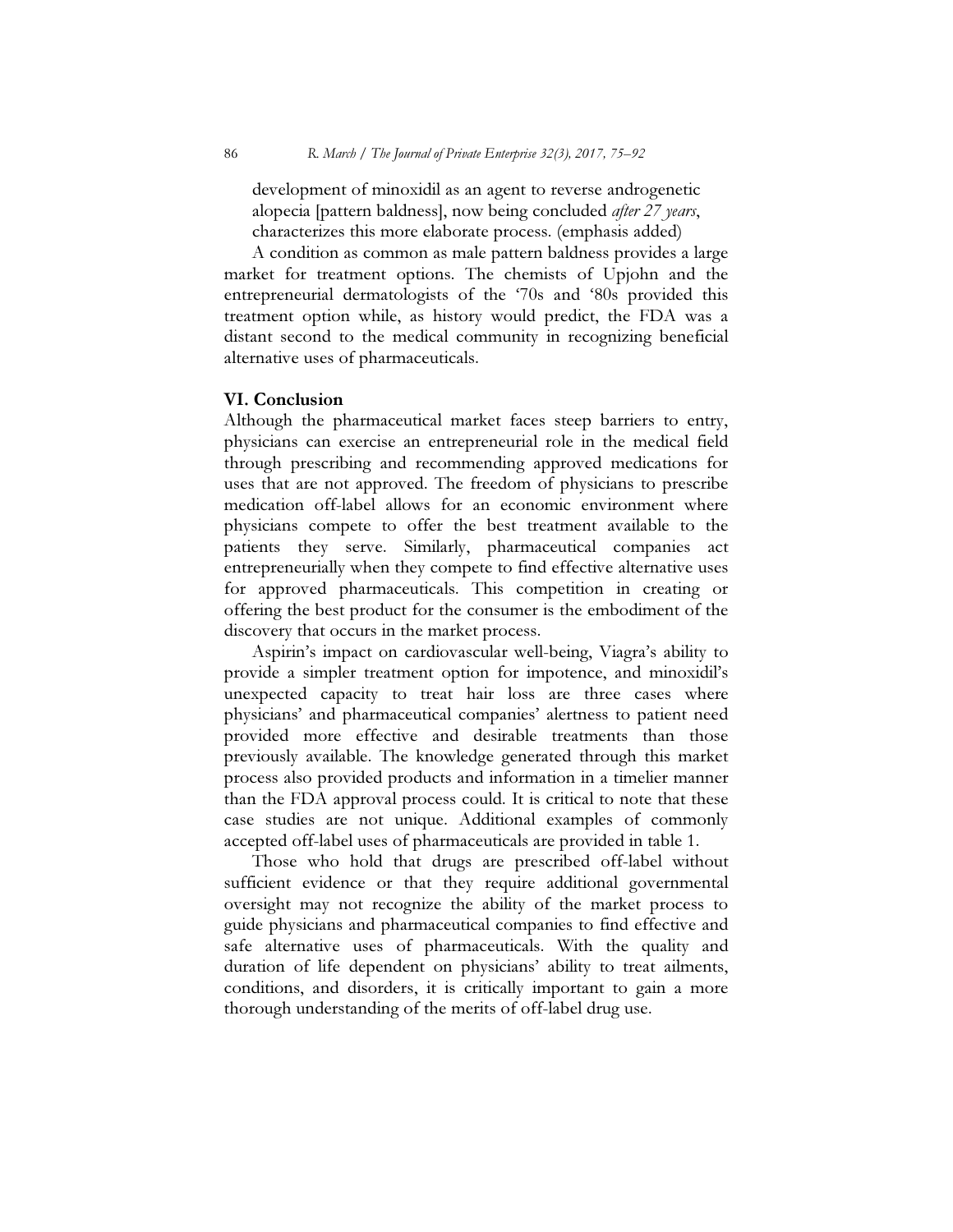| Drug         | Original approved use | Off-label uses                                                      |
|--------------|-----------------------|---------------------------------------------------------------------|
| Abilify      | schizophrenia         | dementia, Alzheimer's disease                                       |
| Albuterol    | asthma                | bad coughs                                                          |
| Singulair    | asthma                | <b>COPD</b>                                                         |
| Lamictal     | epilepsy              | depression, bipolar disorder mood<br>stabilization                  |
| Gabitril     | antiseizure           | depression, mood stabilization                                      |
| Neurontin    | antiseizure           | depression, nerve pain, migraines                                   |
| Topamax      | antiseizure           | migraines, bipolar disorder, depression,<br>nerve pain              |
| Lidoderm     | shingles              | lower back pain, sore muscles, tennis<br>elbow                      |
| Desyrel      | antidepressant        | insomnia                                                            |
| Cymbalta     | depression            | generalized anxiety disorder                                        |
| <b>Botox</b> | wrinkles              | stroke-induced muscle spasms, headaches,<br>juvenile cerebral palsy |
| Avastin      | metastatic cancers    | macular degeneration                                                |
| Topamax      | antiseizure           | migraine prevention, weight loss, pain<br>management, alcoholism    |
| Clonazepam   | antiseizure           | restless leg syndrome, post-traumatic<br>stress disorder            |
| Latisse      | glaucoma              | lengthening eyelashes                                               |
| Sertraline   | antidepressant        | premature ejaculation                                               |
| Celebrex     | joint sprain/strain   | fibromatosis                                                        |
| Desyrel      | depression            | sleep disturbance, panic attacks, cocaine<br>withdrawal             |
| Procrit      | chronic renal failure | anemia of chronic kidney disease                                    |
| Plaquenil    | malaria               | rheumatoid arthritis                                                |
| Prozac       | depression            | premenstrual dysmorphic disorder                                    |

Table 1. Common Off-Label Uses of Drugs\*

\*Some of these drugs' off-label uses have been approved by the FDA. Cymbalta was approved to treat generalized anxiety disorder in 2007. Botox was approved to treat chronic migraine and stroke-induced muscle spasms in 2010. Latisse was approved to lengthen eyelashes in 2008. Topamax was first approved for the preventive treatment of migraines in adolescents in 2014.

Although any treatment recommended by physicians contains some risk, these risks may be better minimized when competition and the market process are allowed guide physicians into making the most of available resources to treat patients. Off-label prescription has historically provided for this environment and will continue to better the lives of patients if its unregulated practice is preserved.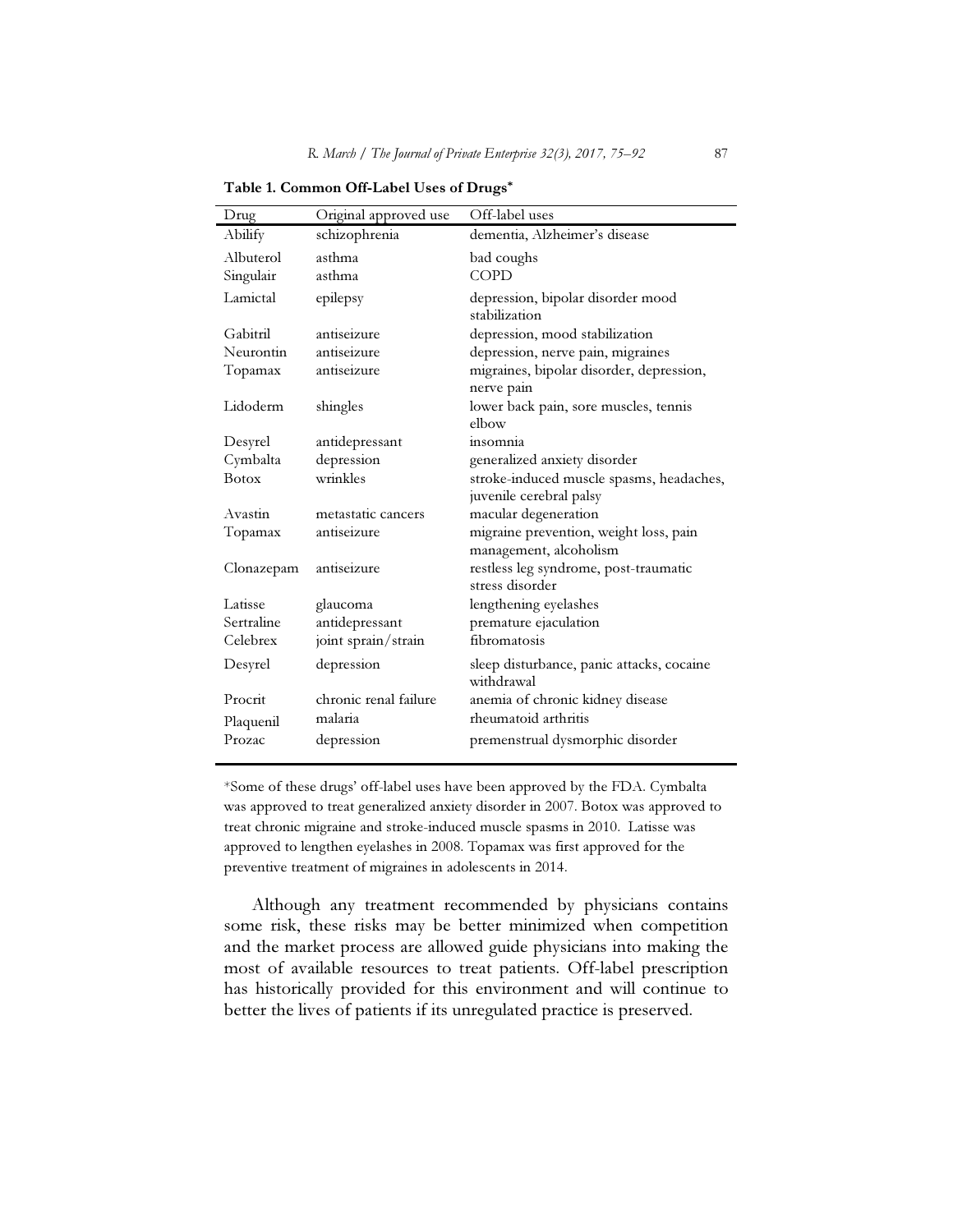While this paper has examined evidence of the market process's ability to guide physicians and pharmaceutical companies to generate information and provide effective treatment, it has not examined external factors that may influence the decisions made by physicians or pharmaceutical companies—for example, payments from pharmaceutical companies might significantly influence prescribing habits. It also has not examined some of the more controversial offlabel drug prescriptions and uses including uses to treat children (Dörks et al. 2013; Kimland and Odlind 2014) and patients with mental illnesses (Haw and Stubbs 2005; Radley, Finkelstien, and Stafford 2006). Further research conducted on these issues is recommended to expand the knowledge of how off-label prescription and use benefits patients.

#### References

- Ashburn, Ted T., and Karl B. Thor. 2004. "Drug Repositioning: Identifying and Developing New Uses for Existing Drugs." Nature Reviews, 3(August): 673–83.
- Austin, Daniel R., and Laurence C. Baker. 2015. "Less Physician Practice Competition Is Associated with Higher Prices Paid for Common Procedures." Health Affairs, 34(10): 1735–60.
- Benson, Bruce L. 2004 "Opportunities Forgone: The Unmeasurable Costs of Regulation." Journal of Private Enterprise, 19(2): 1-27.
- Bhatt, Deepak. 2012. "Is Low-Dose Aspirin Safe for You?" Harvard Men's Health Watch, 16(2): 2.
- Blume-Peytavi, Ulrike, Christian Kunte, Andreas Krisp, and Rolf Hoffmann. 2007. "Comparison of the Efficacy and Safety of Topical Minoxidil and Topical Alfatradiol in the Treatment of Androgenetic Alopecia in Women." Journal der Deutschen Dermatologischen Gesellschaft, 5(5): 391–95.
- Boehm, George A. 1966. "Aspirin: The Wonder Drug Nobody Understands." New York Times, September 11.
- Boettke, Peter J., and Daniel J. D'Amico. 2010. "Corridors, Coordination, and the Entrepreneurial Theory of the Market Process." Journal of Private Enterprise, 25(2): 87–96.
- Bryan, Jenny. 2011. "How Minoxidil Was Transformed from an Antihypertensive to Hair-Loss Drug." Pharmaceutical Journal, July 20.
- Bundhun, Pravesh K., Grish Janoo, Abhishek Rishikesh Teeluck, and Wei-Qiang Huang. 2016. "Adverse Clinical Outcomes Associated with a Low Dose and a High Dose of Aspirin Following Percutaneous Coronary Intervention: A Systematic Review and Meta-Analysis." BMC Cardiovascular Disorders, 16(169): 1–9.
- Burppet, Carolyn. 2012. "The Perils of Off-Label Prescribing." Journal of Nurse Practitioners, 8(7): 567–68.
- Canadian Cooperative Study Group. 1978. "A Randomized Trial of Aspirin and Sulfinpyrazone in Threatened Stroke." New England Journal of Medicine, 299(July): 53–59.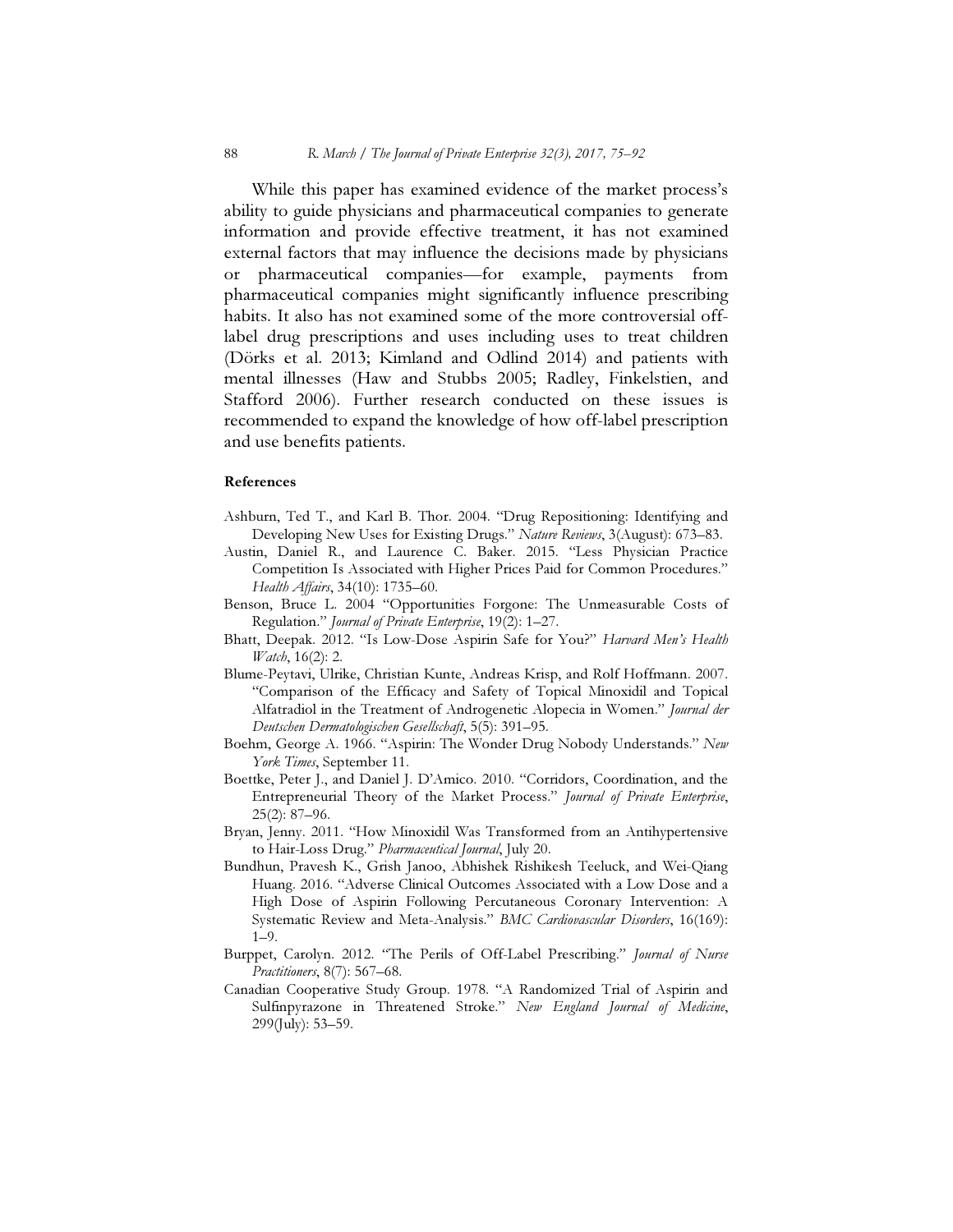- Candelise, Livia, Maggiore di Milano, M. Bacchi, and G. Brambilla. 1982. "A Randomized Trial of Aspirin and Sulfinpyrazone in Patients with TIA." Stroke, 13(2): 175–98.
- Consumer Reports Best Buy Drugs. 2007. "'Off-Label' Drug Use." Shoppers Guide to Prescription Drugs, 6.
- Craven, Laurence L. 1950. "Coronary Thrombosis Can Be Prevented." Journal of Insurance Medicine, 5(4): 7–8.
- Dawber, Rodney. 1986. "Topical Minoxidil for Common Baldness." British Medical Journal, 293(6540): 201.
- Demasi, Joseph A., Ronald W. Hansen, and Henry G. Grabowoski. 2003. "The Price of Innovation: New Estimates of Drug Development Costs." Journal of Health Economics, 22(October): 151–85.
- De Villez, Richard L. 1985. "Topical Minoxidil in Hereditary Androgenetic Alopecia." Archives of Dermatology, 121(2): 197–202.
- Dresser, Rebecca, and Joel Frader. 2009. "Off-Label Prescribing: A Call for Heightened Professional and Government Oversight." Journal of Law, Medicine, and Ethics, 37(3): 476–86.
- Dörks, Michael, Ingo Langer, Ulrich Dittmann, Antje Timmer, and Edeltraut Garbe. 2013. "Antidepressant Drug Use and Off-Label Prescribing in Children and Adolescents in Germany: Results from a Large Population-Based Cohort Study." European Child & Adolescent Psychiatry, 22(8): 511–18.
- Dunn, Abe, and Adam H. Shapiro. 2015. "Physician Competition and Provision of Care: Evidence from Heart Attacks." Federal Reserve Bank of San Francisco Working Paper 2015-07.
- Feldstein, Paul J. 1986. "The Emergence of Market Competition in the US Health Care System. Its Causes, Likely Structure, and Implications." Health Policy, 6(1): 1–20.
- Fenton, David, and John D. Wilkinson. 1983. "Topical Minoxidil in the Treatment of Alopecia Areata." British Medical Journal, 287(6398): 1015–17.
- Fiscella, Kevin, Sean Meldrum, Peter Franks, Cleveland G. Shields, Paul Duberstein, Susan H. McDaniel, and Ronald M. Epstein. 2004. "Patient Trust: Is It Related to Patient-Centered Behavior of Primary Care Physicians?" Medical Care, 42(11): 1049–55.
- Fuster, Valentine, and Joseph M. Sweeny. 2011. "Aspirin: A Historical and Contemporary Therapeutic Overview." Circulation, 123(7): 768-78.
- Gay, Susan, and Kevin Pho. 2013. "Online Reputation Management: The First Steps." Journal of Medical Practice Management, 29(2): 81-83.
- Goodman, John C. 2012. Priceless: Curing the Health Care Crisis. Oakland, CA: Independent Institute.
- Harris, Katherine M. 2003. "How Do Patients Choose Physicians? Evidence from a National Survey of Enrollees in Employment-Related Health Plans." Health Services Research, 38(2): 711–32.
- Harvard Medical School. 2012. "Is Low-Dose Aspirin Safe for You?" Harvard Health Publications, October.
- Haw, Camilla, and Jean Stubbs. 2005. "A Survey of Off-Label Prescribing for Inpatients with Mild Intellectual Disability and Mental Illness." Journal of Intellectual Disability Research, 49(11): 858–64.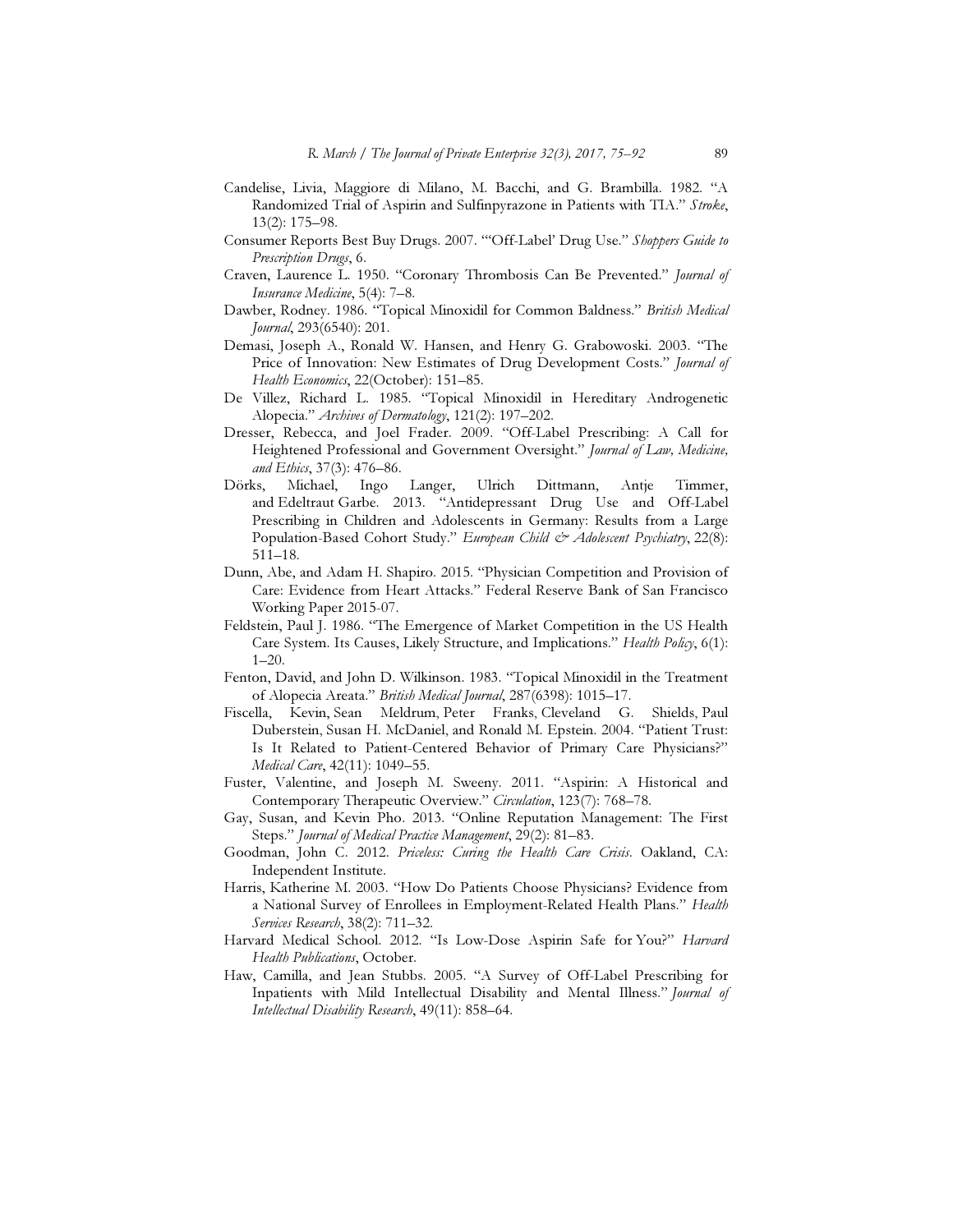- Hayek, Friedrich A. 1945. "The Use of Knowledge in Society." American Economic Review, 35(4): 519–30.
- Hoedemaker, Carlijn, Sylvia Van Egmond, and Rodney D. Sinclair. 2007. "Treatment of Female Pattern Hair Loss with a Combination of Spironolactone and Minoxidil." Australasian Journal of Dermatology, 48(1): 43-45.
- Howard, Paul, and James R. Copland. 2013. "Off-Label, Not Off-Limits: The FDA Needs to Create a Safe Harbor for Off-Label Drug Use." Missouri Medicine, 110(2): 106–09.
- Kimland, Elin, and Viveca Odlind. 2014. "Off-Label Drug Use in Pediatric Patients." Clinical Pharmacology & Therapeutics, 91(5): 796-801.
- Kirzner, Israel M. 1963. Market Theory and the Price System. Indianapolis: Liberty Fund.
- Kirzner, Israel M. 1974. Competition and Entrepreneurship. Indianapolis: Liberty Fund.
- Kirzner, Israel M. 1978. The Perils of Regulation: A Market Process Approach. Indianapolis: Liberty Fund.
- Kormos, William. 2013. "Ensuring Aspirin's Benefit." Harvard Men's Health Watch, 18(3): 2.
- Lewin, Peter. 2015. "Entrepreneurial Opportunity as the Potential to Create Value." Review of Austrian Economics, 28(1): 1–15.
- Lexchin, Joel. 2006. "Bigger and Better: How Pfizer Redefined Erectile Dysfunction." PLOS Medicine, 3(4): 429–32.
- Liebman, Milton. 2003. "Off-Label, In Bounds." Medical Marketing & Media, December 1.
- Maggi, Mario, Sandra Filippi, F. Ledda, A. Magini, and Gianni Forti. 2000. "Erectile Dysfunction: From Biochemical Pharmacology to Advances in Medical Therapy." European Journal of Endocrinology, 143(2): 143–54.
- McCarthy, Thomas R. 1985. "The Competitive Nature of the Primary-Care Physician Services Market." Journal of Health Economics, 4(November): 93-117.
- McGuff, Doug, and Robert P. Murphy. 2015. The Primal Prescription Surviving the Sick Care Sinkhole. Malibu, CA: Primal Blueprint Publishing.
- Miner, Johnathan, and Adam Hoffhines. 2007. "The Discovery of Aspirin's Antithrombotic Effects." Texas Heart Institute, 34(2): 179-86.
- Mises, Ludwig von. 1949. Human Action: A Treatise on Economics. New Haven, CT: Yale University Press.
- Mises, Ludwig von. 1952. Planning for Freedom: Let the Market System Work. Grove City, PA: Libertarian Press.
- Nawar, T. L. Nolin, G. E. Plante, C. Caron, and P. Montambault. 1977. "Long-Term Treatment of Severe Hypertension with Minoxidil." Canadian Medical Association Journal, 117(10): 1178–82.
- Olsen, Elise A., Madeline S. Wiener, Ingrid A. Amara, and Elizabeth R. Delong. 1990. "Five-Year Follow-up of Men with Androgenetic Alopecia Treated with Topical Minoxidil." Journal of the American Academy of Dermatology, 22(4): 643-46.
- Olsen, Elise A., Madeline S. Wiener, Elizabeth R. Delong, and Sheldon R. Pinnell. 1985. "Topical Minoxidil in Early Male Pattern Baldness." Journal of the American Academy of Dermatology, 2(1): 185–92.
- Passamani, Eugene R. 1980. "Summary of Ongoing Clinical Trials of Platelet-Active Drugs in Cardiovascular Disease." Circulation, 6(2): 106-10.
- Phelps, Charles E. 2010. Health Economics. Boston: Pearson Education.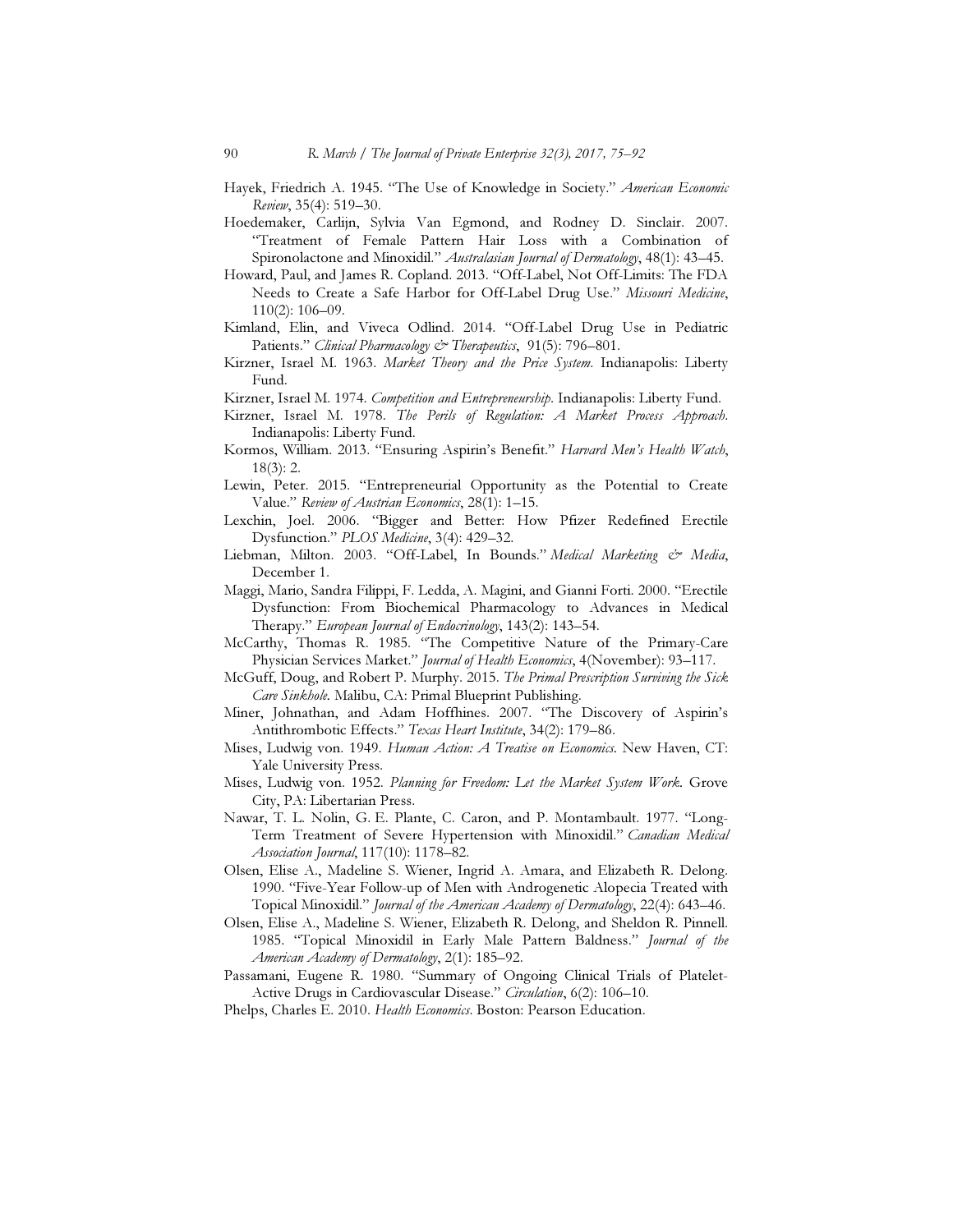- Pollak, Michael. 2014. "Overcoming Drug Development Bottlenecks with Repurposing: Repurposing Biguanides to Target Energy Metabolism for Cancer Treatment." Nature Medicine, 20(6): 591–93.
- Radley, David C., Stan N. Finkelstein, and Randall S. Stafford. 2006. "Off-Label Prescribing among Office-Based Physicians." Archives of Internal Medicine, 166(9): 1021–26.
- Reilly, Mary, and Rexford E. Santerre. 2013. "Are Physicians Profit or Rent Seekers? Some Evidence from State Economic Growth Rates." Journal of Health Care Finance, 40(1): 79–92.
- Ross, Melanie, F. 1996. "FDA Proposes Labeling Aspirin for Use at Onset of Heart Attack." University of Florida News, June 14.
- Salbu, Steven S. 1999. "Off-Label Use, Prescription, and Marketing of FDA-Approved Drugs: An Assessment of Legislative and Regulatory Policy." Florida Law Review, 51(2): 181–227.
- Savin, Ronald C. 1987. "Use of Topical Minoxidil in the Treatment of Male Pattern Baldness." Journal of the American Academy of Dermatology, 16(3): 696–704.
- Schaumans, Catherine. 2015. "Prescription Behavior of General Practitioners: Competition Matters." Health Policy, 199(4): 456-63.
- Segal, Jeffrey. 2012. "Managing Your Online Reputation." Journal of Medical Practice Management, 27(6): 341–43.
- Sidi, Abraham A., J. S. Cameron, L. M. Duffy, and P. H. Lange. 1986. "Intracavernous Drug-Induced Erections in the Management of Male Erectile Dysfunction: Experience with 100 Patients." Journal of Urology, 135(4): 704-06.
- Stafford, Randall S. 2008. "Regulating Off-Label Drug Use: Rethinking the Role of the FDA." New England Journal of Medicine, 358(14): 1427–29.
- Stafford, Randall S. 2012. "Off-Label Use of Drugs and Medical Devices: A Review of Policy Implications." Clinical Pharmacology and Therapeutics, 91(5): 920–25.
- Stossel, Thomas P. 2015. Pharamaphobia: How the Conflict of Interest Myth Undermines American Medical Innovation. Lahnman, MD: Rowman & Littlefield.
- Tabarrok, Alex. 2000. "Assessing the FDA via the Anomaly of Off-Label Drug Prescription." Independent Review, 5(1): 25–53.
- Tabarrok, Alex. 2009. "From Off-Label Prescribing Towards a New FDA." Medical Hypothesis, 72(1): 11–13.
- Tai-Seale, Ming, and Bernice Pescosolido. 2003. "The Public's Opinions of Physicians: Do Perceived Choices and Exercised Choice Matter?" American Journal of Managed Care, 9(9): 631–38.
- Tiefer, Leonore. 2006. "The Viagra Phenomenon." Sexualities, 9(3): 273-94.
- Tobinick, Edward. 2009. "The Value of Drug Repositioning in the Current Pharmaceutical Market." Drug News and Policy, 22(2): 119-25.
- University of Wisconsin-Madison School of Medicine and Public Health. 2016. "Erectile Dysfunction (ED)." UW Health.
- Virag, Ronald, D. Frydman, M. Legman, and H. Virag. 1984. "Intracavernous Injection of Papaverine as a Diagnostic and Therapeutic Method in Erectile Failure." Angiology, 35(2): 79–87.
- Virag, Ronald. 1985. "About Pharmacology-Induced Prolonged Erection." Lancet, 35(8427): 519–20.
- Wagner, Gorm, and Helen S. Kaplan. 1993. The New Injection Treatment for Impotence: Medical and Psychological Aspects. New York: Brunner/Mazel.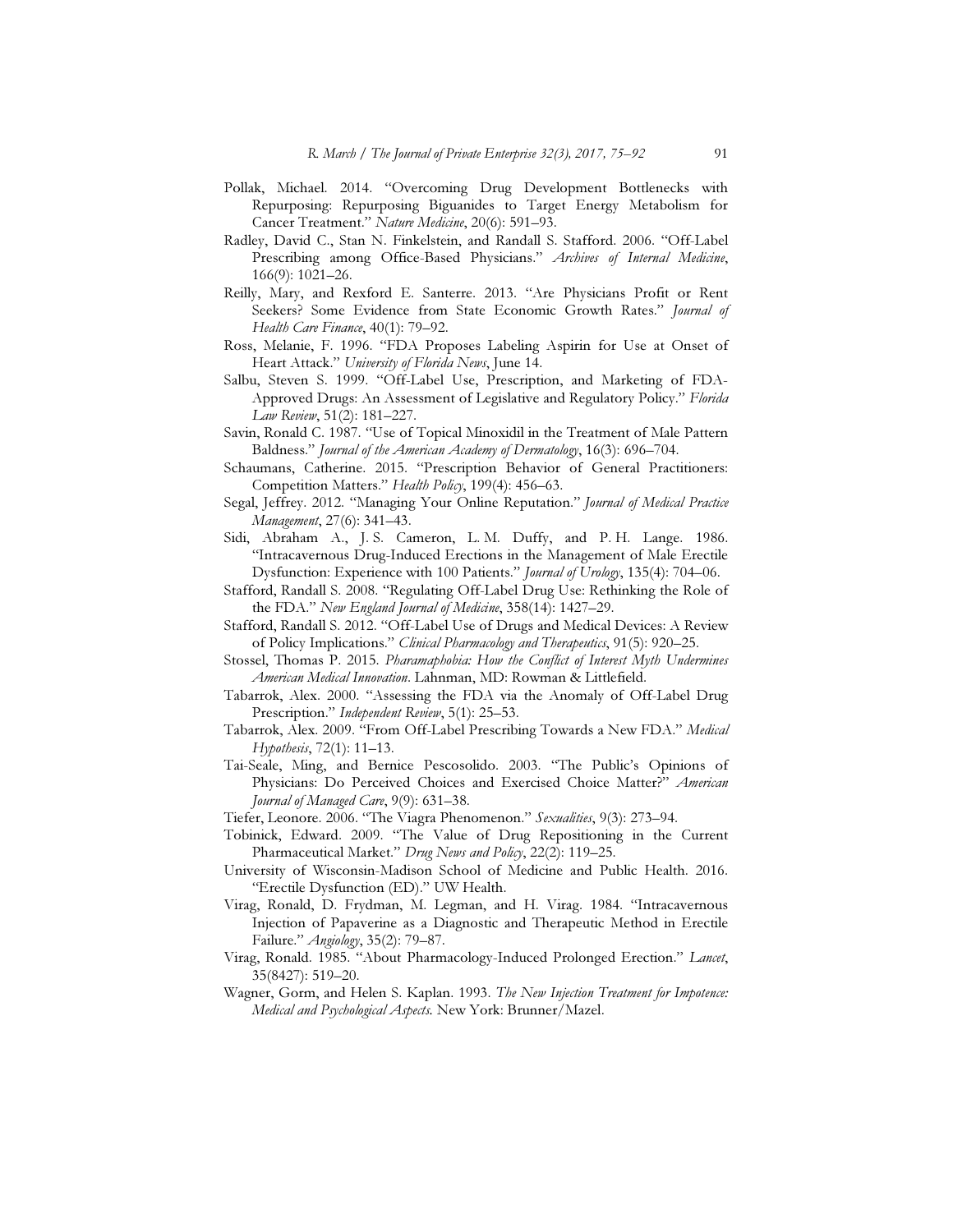- Watkins, John, H. J. Dargie, and C. T. Dollery. 1979. "Reduction of Beta-Blocking Drugs in Hypertensive Patients Treated with Minoxidil." British Medical Journal,1(6175): 1400.
- Wittich, Christopher W., Christopher M. Burkle, and William L. Lanier. 2012. "Ten Common Questions (and Their Answers) about Off-Label Drug Use." Mayo Clinic Proceedings, 87(10): 982–90.
- Zappacosta, A. R. 1980. "Reversal of Baldness in Patient Receiving Minoxidil for Hypertension." New England Journal of Medicine, 303(25):1480–81.
- Zins, Gerald R. 1988. "The History of the Development of Minoxidil." Clinics in Dermatology, 6(4): 132–47.
- Zorgniotti, A. W., and R. S. Lefleur. 1985. "Auto-Injection of the Corpus Cavernosum with a Vasoactive Drug Combination for Vasculogenic Impotence." Journal of Urology, 133(1): 39–41.